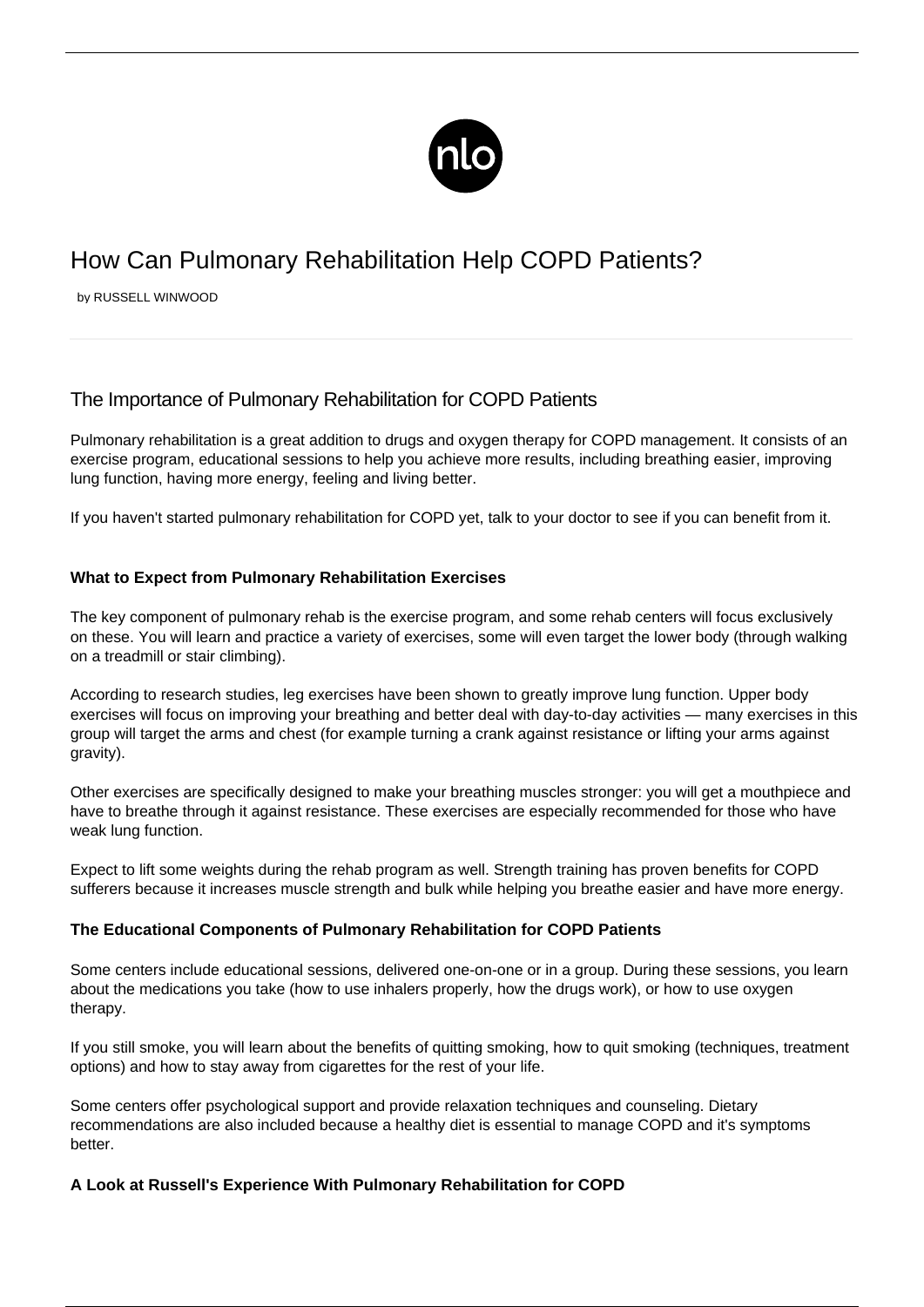I'm often amazed by how many people diagnosed with COPD are unaware of the importance of pulmonary rehabilitation for [COPD treatment](/copd-treatment/) and just how important it is to consider different rehab options to find a program that's right for them.

### **What Is Pulmonary Rehabilitation?**

Pulmonary rehabilitation programs are designed to educate patients about their disease and start them on a basic exercise program that includes breathing techniques to help them breathe more effectively when problems arise.

Programs will vary from country to country, but the same theories apply. When looking into rehab programs, find one that's ongoing and aims to increase your exercise capacity. For me, this is very important, as I'm a firm believer in vigorous [exercise for COPD patients](/copd-and-exercise/) as the benefits have been shown.

Next page: more of Russell's experience with pulmonary rehab for COPD.

#### **Why Do You Need Pulmonary Rehabilitation for COPD?**

When you're diagnosed with COPD, you have two choices: you can sit in the corner and let the disease take your life away or you can make the best out of the hand you've been dealt.

Pulmonary rehab is a stepping-stone to taking charge of your disease and having an improved quality of life. By undertaking pulmonary rehab, you're starting a chain of events that will gradually improve your overall fitness and strength.

We know professional athletes benefit from having efficient muscles. Efficient muscles are stronger and use oxygen more efficiently. The same applies to people with lung disease — the more improved our muscle efficiency, the better our use of oxygen, the less breathless we become, the better we feel, the more we can achieve in our day-to-day lives.

This is why we need pulmonary rehab. Patients concerned about being breathless need not worry if they are in a well-run rehab clinic as professionals will monitor your vital signs to make sure nothing goes wrong. Remember: even the best pro athletes experience breathlessness and they know that it's all part of improving their fitness. We as COPD patients are no different.

#### **What to Avoid**

I've had plenty of experience with pulmonary rehab since I was diagnosed with COPD — contacting clinics where the information I was given on the structure and timing of the program wasn't clear; getting referred and having to make extra calls to follow up or being told to talk to someone else; and turning up excited to start my program only to find out it wasn't what I thought it would be.

Once, I attended what I thought was going to an advanced pulmonary rehabilitation class, only to find it was actually a one-on-one session with a physiotherapist who put me through the six-minute walk test, wrote me an exercise program to work on alone, and asked me to come back in three weeks.

The program was very poorly written and in all honesty, I wouldn't use it or suggest anyone else use it. One of the glaring faults for me was the inclusion of a weights program with no mention of what weights to use.

#### **What to Look for in a Pulmonary Rehabilitation Clinic**

A good clinic has to align with your ideals. For me, that includes healthy eating, education about the disease, taking your medication properly and plenty of exercise.